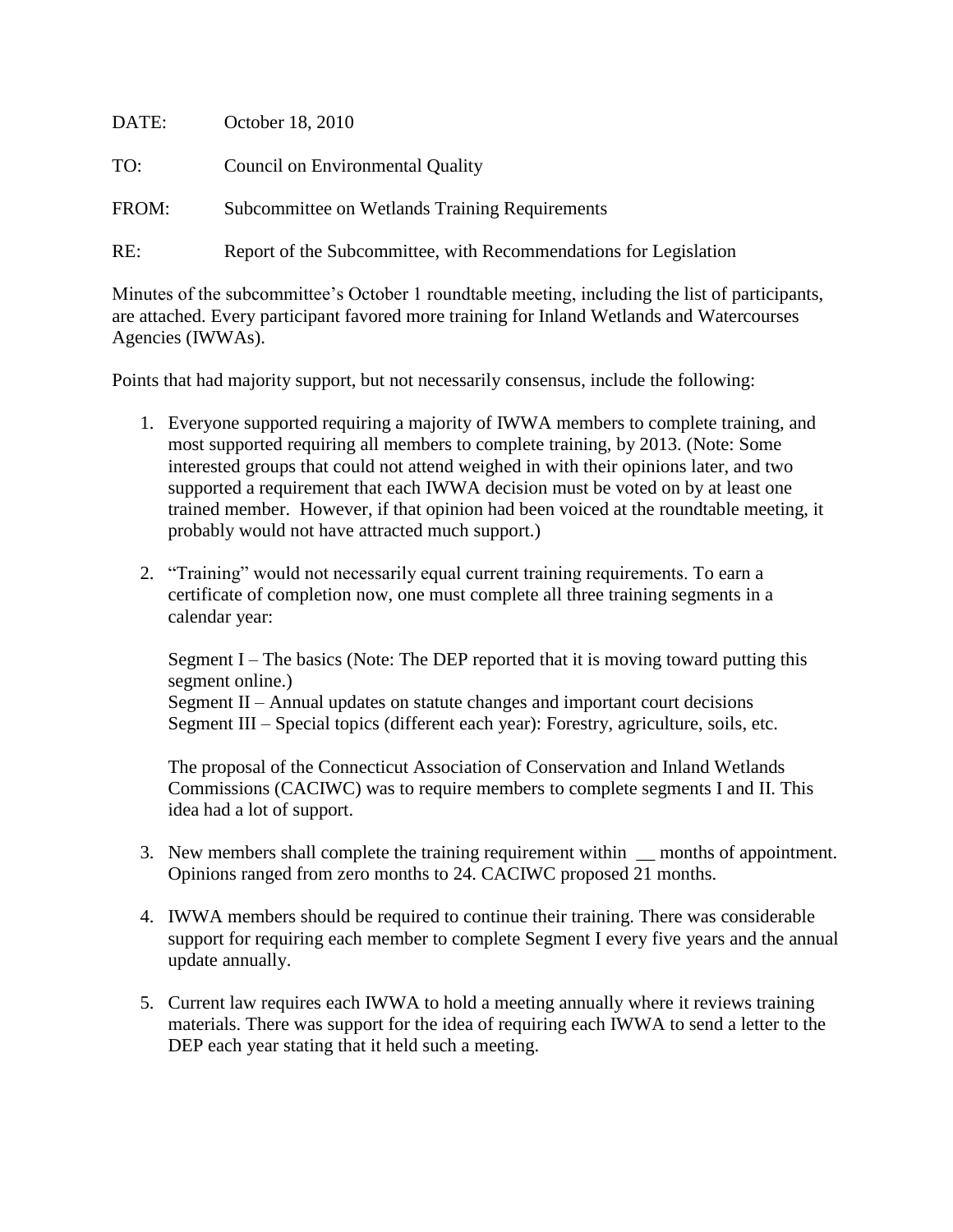- 6. When it came to enforcement of these requirements, the doves prevailed. The majority appeared to favor a proposal to require each IWWA to report annually on the training status of all members. Perhaps this reporting requirement could be combined with #5.
- 7. Consensus: Agents (staff) should be required to attend Segment II annually, or lose their existing minor delegated authorities which, at present, they may exercise if they have completed training once.
- 8. There was strong but not universal support for enabling towns to increase their application fees to cover the costs of sending members to training. (Some members of CACIWC, on the other hand, support having the state pay all costs.)

## **Recommendation of the Subcommittee for 2011 Legislation.**

The General Statutes should be amended to incorporate the following concepts.

- The majority of members of each IWWA shall complete a "Basic Training" program by 2013.
- New members shall complete training within 21 months of appointment.
- The DEP shall create a "Basic Training" curriculum (probably equivalent to the current Segments I and II) for IWWA members. As much of the training as possible shall be available online, but not to the exclusion of other options.
- Agents shall complete the annual update segment annually.
- Each IWWA member shall complete the annual update segment annually. This may be accomplished at the [currently required] annual IWWA meeting where training materials are reviewed if the IWWA uses the curriculum circulated by the DEP for such a purpose, and if at least one IWWA member is present who attended the annual update segment held by the DEP.
- Each IWWA member shall complete Basic Training or a DEP-designated "refresher course" every five years.
- Each IWWA shall report annually to the DEP that it held the required annual meeting on training, the names of members who participated, and the training status of each member.
- The DEP shall keep a list, available to the public, of the training status of each IWWA.
- IWWAs shall be allowed to increase application fees to cover the costs of training members.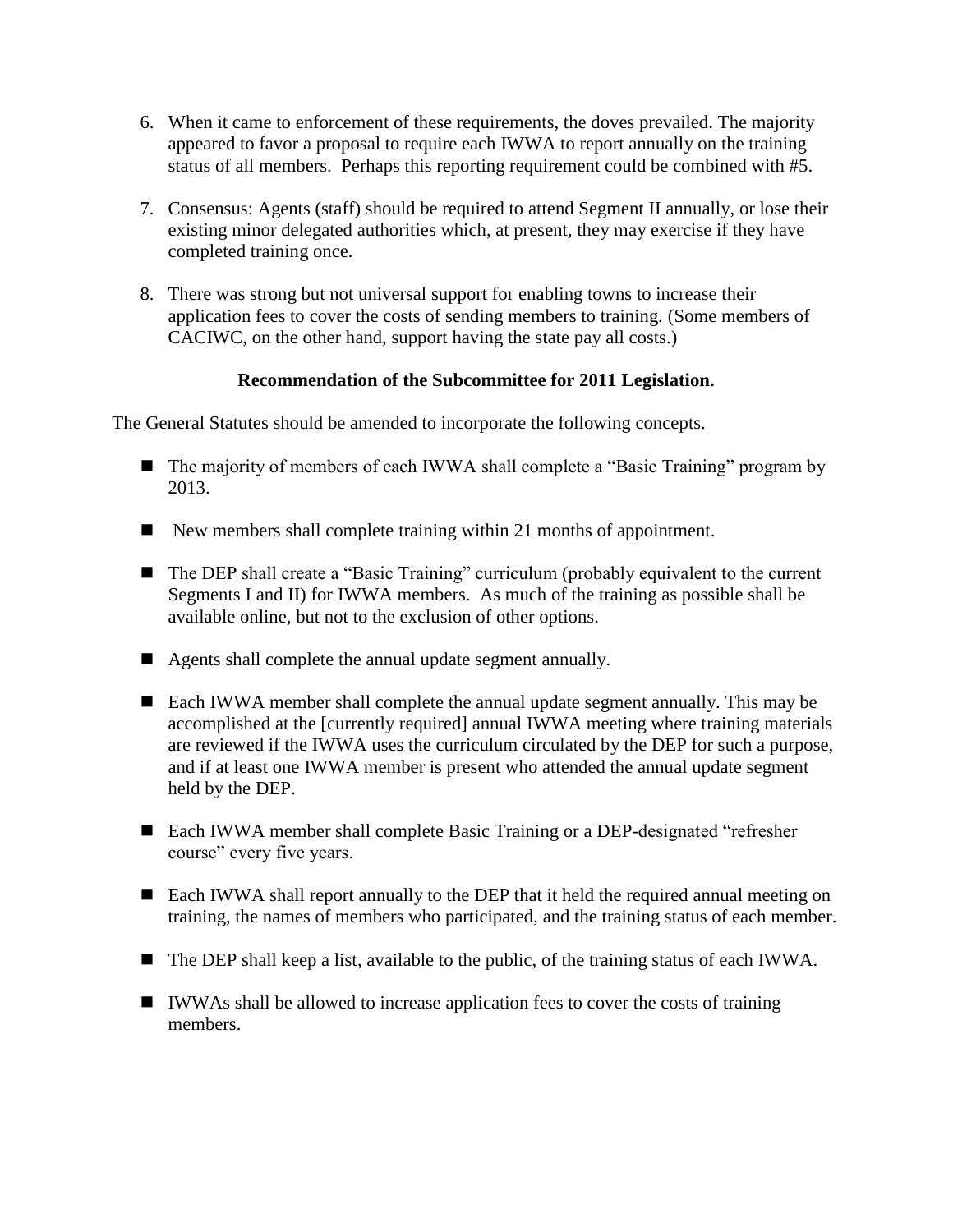Minutes of the October 1, 2010 meeting of the Subcommittee on Wetlands Training Requirements of the Council on Environmental Quality held in the Holcombe Conference Room at 79 Elm Street, Hartford.

SUBCOMMITTEE MEMBERS PRESENT: **Howard Beach** (Chair), **Janet Brooks**, **Bruce Fernandez**.

AT THE ROUNDTABLE: **Marianne Corona** of the Connecticut Association of Conservation and Inland Wetlands Commissions (CACIWC), **Bill Ethier** of the Home Builders Association of Connecticut, **Eric Hammerling** of the Connecticut Forest and Park Association, **Pat Horgan** of the Attorney General's Office, **Suellen McCuin** of the Council on Soil and Water Conservation, **Joan Nichols** of the Connecticut Farm Bureau Association, **Ed Pawlak** of Connecticut Ecosystems LLC, **Cynthia Rabinowitz** of the Connecticut Association of Wetlands Scientists, **Alan Siniscalchi** of CACIWC, **Steve Tessitore** of the Department of Environmental Protection (DEP), **Darcy Winther** of the DEP, **David Wrinn** of the Attorney General's Office.

Also present in the audience, from which they spoke, were **Michael Chambers** of the Greenwich Inland Wetlands Commission, **Jessica Morowitz** of the Connecticut Fund for the Environment, and **Denise Ruzicka** of the DEP,

COUNCIL STAFF: **Karl Wagener** (Council Executive Director), **Peter Hearn** (Council Environmental Analyst).

Chair Beach convened the meeting at 9:10 AM and thanked everyone for attending. He explained that the need for the meeting was apparent from the statements heard by the Council regarding what many believe is an inadequate training standard in the state's inland wetland statutes. The law requires that one member or staff person of an inland wetlands commission is required to have completed the training that is offered by the DEP specifically for inland wetlands commissions. He recounted that three years ago the Council assigned an intern the task of analyzing the performance of commissions with trained members or staff, compared to the performance of commissions without trained members or staff. Using statistical analysis it was shown that the untrained commissions underperformed the trained commissions in wetland protection. Beach said that applicants appearing before untrained commission members can be bombarded by unnecessary or irrelevant questions. Environmental advocates have said that untrained commissioners draw incorrect conclusions on technical matters with which they are unfamiliar.

Beach said that a good place to begin is to determine if anyone is satisfied with the status quo. No one was, so Beach turned to the discussion questions that were distributed in advance. The majority expressed the opinion that, at a minimum, at least half of those voting on an application before an inland wetlands commission should have attended the DEP's training program. Some expressed the opinion that all should be trained. Discussion continued on the practical problems of a 100% requirement, such as the role of alternates and consequences of resignations. Discussion turned to the statutory requirement that a trained member update any untrained members regarding what was taught at the training. Methods for towns to demonstrate that they had conducted such updates were discussed. Most favored a letter from a town official certifying that the internal update had been completed.

Incentives to increase enrollment in training sessions were considered. Denise Ruzicka of the DEP said the goal of the department is to have all of "segment one" of the training available online. This would make the training easily accessible by all commissions. She said